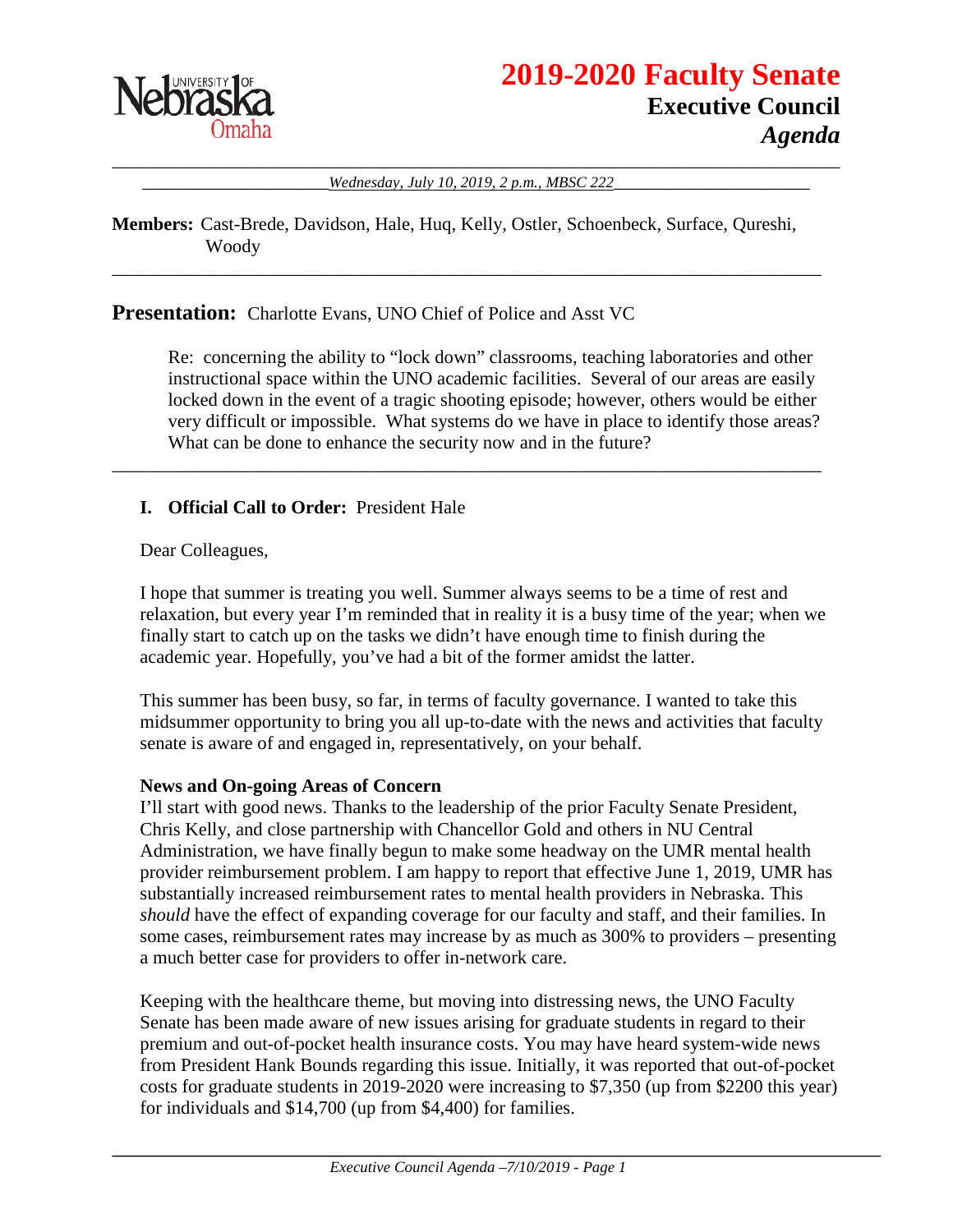Premiums are also increasing by 18.6%. President Bounds noted in a letter to the NU system (https://www.unomaha.edu/news/2019/06/university-rolling-back-out-of-pocket-increasesfor-student-insurance.php) that the premiums were kept to an 18% increase and that out-ofpocket costs were covered using gap funding for this year to keep the 2019-2020 costs to their 2018-2019 levels. We in Faculty Senate recognize that this is an important issue for our students and that affordable health care is a key component of the value proposition we make to graduate students. Rising healthcare costs are also known to affect faculty research and creative activity, as premiums constitute an increasing slice of pie in grant budgets. UNO Faculty Senate will continue to work with the NU Board of Regents and the NU Office of the President to advocate for affordable health care for our students and to emphasize the burden rising health insurance costs place on our faculty and students.

In other news, as many of you already know, Hank Bounds will be stepping down as the NU President in Fall and Dr. Susan Fritz has been newly appointed by the Board of Regents as interim President. I had an opportunity to meet with and talk to Interim President Fritz at the June 28th Board of Regents meeting in Lincoln. She made it clear that she "will not be a placeholder" in her role as Interim President. She highlighted several key issues that she intends to focus on, including renewed focus on enrollment as part of a "finish in four" campaign and further effort towards better positioning the NU system to recruit top performing students in state secondary school districts.

In my new role as Faculty Senate President, I have been listening to as many UNO Faculty as I can. Many of you have reached out to me directly to express concern about the search for our next NU system-wide president. In particular, I have heard many concerns about the search process itself. The most salient issues include a lack of clarity in what the process is, how faculty are being engaged and participating in the search process, and how we can ensure that faculty voices are heard, considered, and valued throughout the process. I'd like to share what I know in this regard.

As some of you may have heard, the Board of Regents has established a Presidential Search Advisory Committee composed of faculty, staff, administrators, and community/industry partners from around NU system. News of the announcement can be found at: [https://nebraska.edu/news-and-events/news/2019/board-of-regents-to-establish-presidential](https://nebraska.edu/news-and-events/news/2019/board-of-regents-to-establish-presidential-search-advisory-committee)[search-advisory-committee.](https://nebraska.edu/news-and-events/news/2019/board-of-regents-to-establish-presidential-search-advisory-committee)

The regents requested nominations from throughout the system and received approximately 200 nominations. From those, they selected 23 names. From UNO, Chancellor Gold, Associate Dean of CPACs Theresa Barron-McKeagney, and Student Regent Aya Yousuf were selected to be on the committee. Unfortunately, no UNO Faculty nominated by UNO-Faculty Senate were selected to be on the committee. I continue to advocate for the presence of representative faculty voices on the committee as part of NU's commitment to shared governance and I am in communication with the Board of Regents in this regard.

Overall, the process to select the new system president will proceed, according to the regents, as follows. First, they have hired a presidential search firm to identify and recruit candidate applications from around the country. As input into this process, the Board of Regents created a set of "leadership pillars" to guide candidate selection. Next, the Regents intend to conduct a series of "listening sessions" open to students, faculty, and staff, at each of the four NU campuses. UNO Faculty Senate is working with the regents to identify dates and times that would work best to engage UNO Faculty and staff. I would like to invite all of you to participate in the process and represent our campus by sharing your perspectives. UNO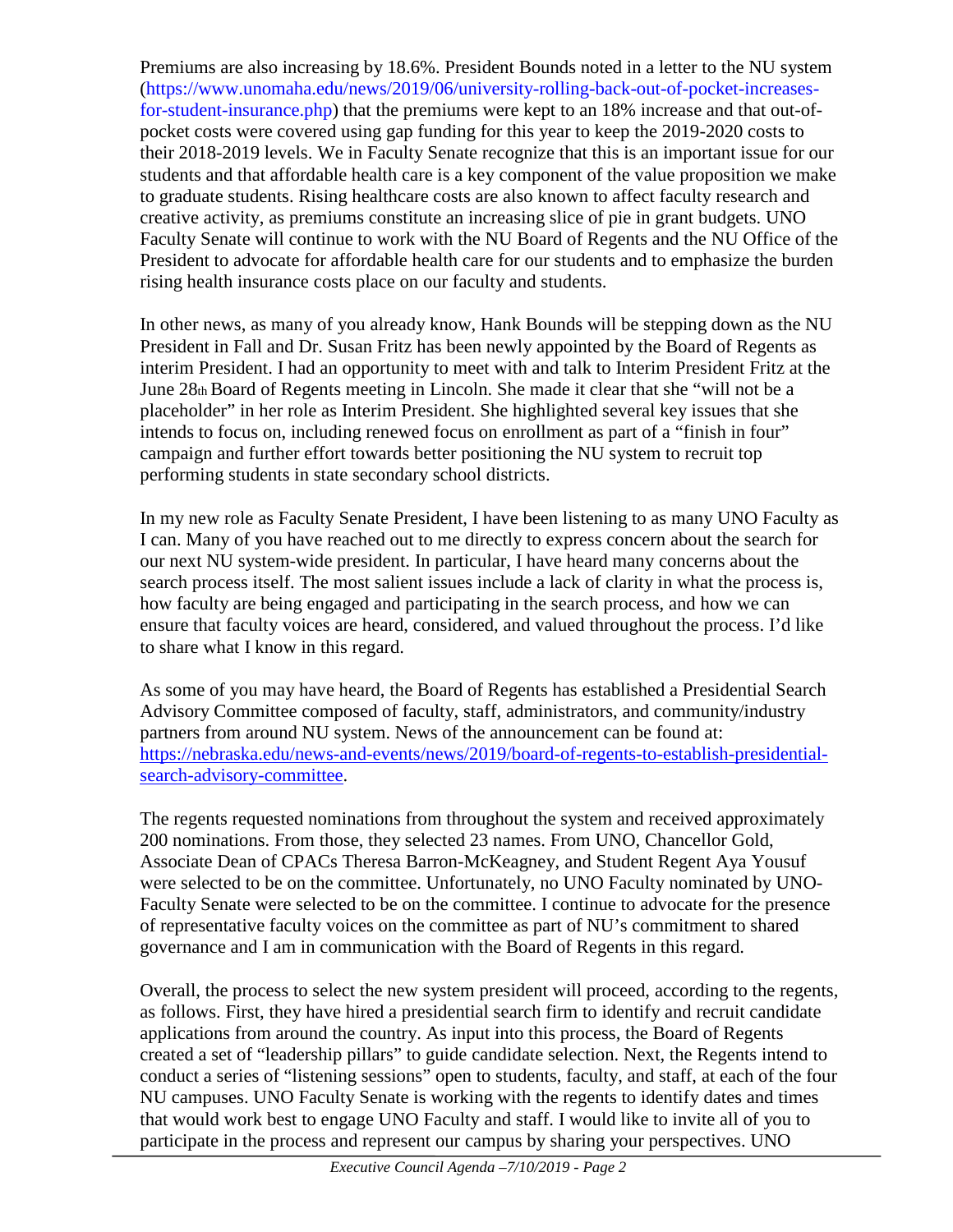Faculty Senate will send out more information once dates and times are selected, but expect a listening session to be near the first or second week of the fall academic calendar.

Once the listening sessions are completed, the Presidential Search Advisory Committee will pour over candidate materials and make their recommendations, in private, to the Board of Regents. The process is closed, according to the Regents, to protect the privacy and confidentiality of candidates. They believe a closed process will generate more, and stronger, candidates for the position. Once the advisory committee makes their recommendation, the board will advance a single name forward. There will then be a 30-day vetting process of public forums around the four NU campuses before the candidate is voted on by the Board.

The UNO Faculty Senate will continue to advocate for faculty throughout this process and we invite you to take part in the conversation during the listening sessions and public forums. If you have specific feedback or thoughts and cannot make one of these events, the Regents have established an email and encourage the submission of comments at presidentsearch@nebraska.edu.

# **Faculty Senate Areas of Focus**

Finally, I want to highlight several initiatives that Faculty Senate is working on.

First, we have heard many concerns about web hosting for faculty and department web pages. We have worked with Jaci Lindberg (Director of Digital Learning), BJ Reed (outgoing Senior Vice Chancellor for Academic Affairs), Jason Buzzell (Director Digital Communications), and Bret Blackman (Vice President for IT and CIO) to identify a solution that proposes to bring-back faculty and departmental web pages through a managed hosting provider called Reclaim (see:

https://reclaimhosting.com/). Roll-out of the new program is in process and we expect to announce dates for a pilot as soon as next month. We in Faculty Senate will continue to monitor the roll-out and ensure it is meeting faculty needs.

Second, we have revised the Faculty Senate Bylaws to improve our operational efficiency. The 2019-2020 FS will operate under the new bylaws, which are published on our website at: https://www.unomaha.edu/faculty-senate/about/bylaws.php The new bylaws aim to overhaul shared governance on campus by making it more responsive to the faculty and to ensure that large decision making processes on campus include and incorporate faculty input. Currently, not all committees on campus report to faculty senate. You are all likely aware of the "yellow sheet" we send out to all faculty each year asking faculty to volunteer for campus committees. UNO Faculty senate matches faculty up with committees on campus. Many of those campus committees are not directly under faculty senates purview. Instead, they make decisions that ultimately may be ensconced in UNO Campus policy or implementation (e.g. selecting Canvas as a learning management software, dictating the parameters of travel policy, or implementing dual factor authentication for campus systems). Our new bylaws provide better processes for UNO Faculty Senate to act as a liaison to campus committees so that large decisions affecting the entire campus are not made without our consultation.

Third, I have received some initial feedback about the AEPHIS pilot program. Some faculty are concerned that a potential move to a system other than Digital Measures might put undue burden on untenured faculty, as they may be asked to re-enter RPT information or that their RPT workflows might be disrupted. Faculty Senate will continue to work with Dr. Candice Batton (Assistant Vice Chancellor for Academic Affairs) to ensure faculty feedback about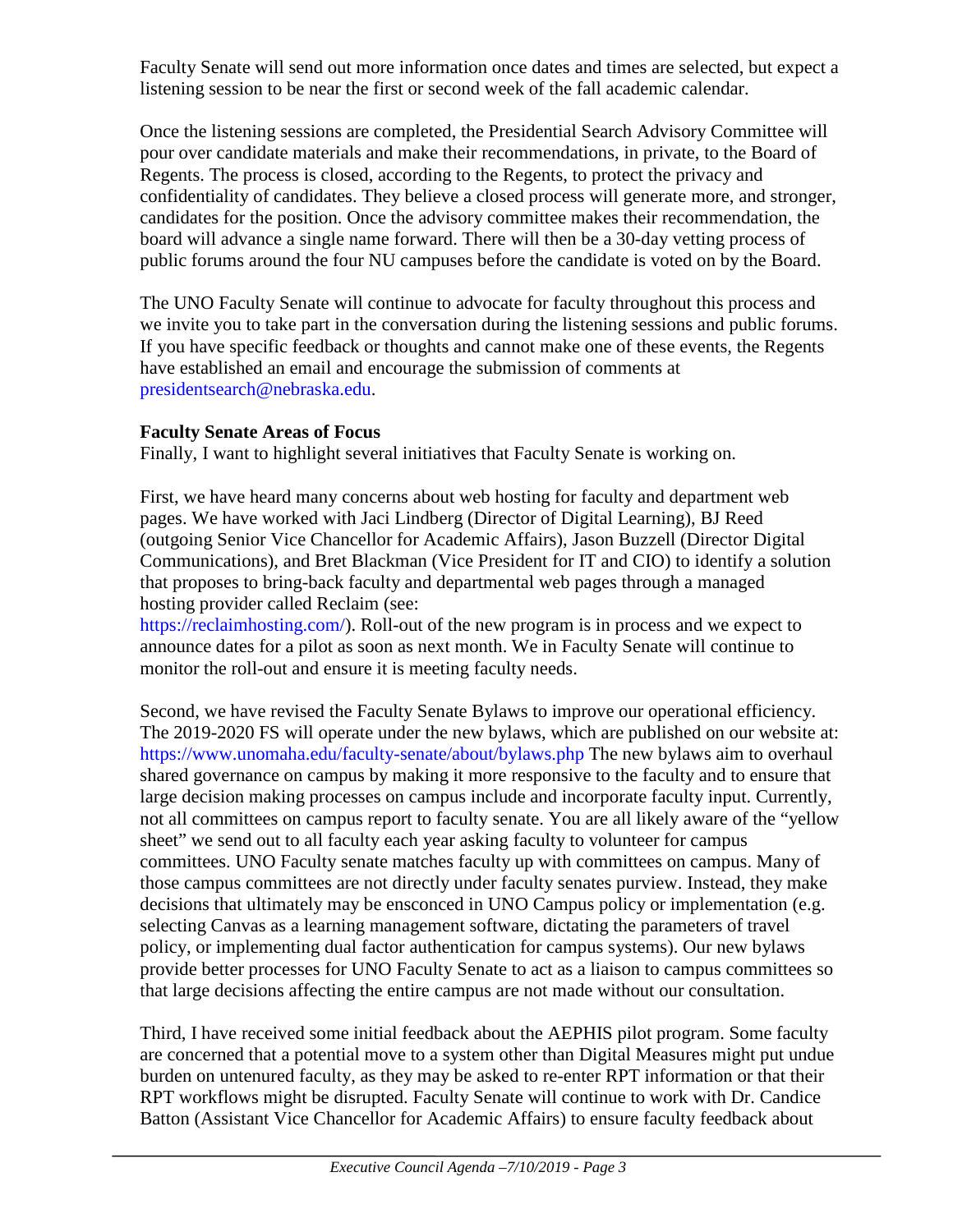the pilot is being heard. I would invite all of you to share your thoughts with me and/or Candice.

Finally, Faculty Senate will be conducting several targeted discussions at our fall retreat. Speakers include Chancellor Gold, newly appointed Senior Vice Chancellor Sacha Kopp, and Vice President for IT and CIO Bret Blackman. These discussions offer UNO faculty and Faculty Senate an opportunity to learn about, and question, upcoming strategic initiatives and directions. I would like to invite faculty to be a part of these discussions. Our retreat will take place on August  $21<sub>st</sub>$  from 8:30 to 4:30. We will release an agenda with discussion times closer to that date on our website and by email.

Since this is my first report/newsletter of this kind, I would just like to say that it is an honor to represent you and I am committed to making sure that faculty voices are heard. If you have any issue that you want Faculty Senate to be aware of or to investigate further, please do not hesitate to contact me personally at mlhale@unomaha.edu. I look forward to a great year!

Best Wishes, Matt Hale, UNO Faculty Senate President 2019-2020

# **II. Presentation and Approval of Minutes:** June 5, 2019 (agenda attachment –pgs. 12-21)

- **III. Officers' Reports**
	- **A. President's Report:** Senator Hale
	- **B. Secretary/Treasurer Report:** Senator Davidson
		- **1. EO&A:** Wednesday, June 19, 2019 This meeting was not held.

| (Action Pending and Current Resolutions) |               |       |        |                 |                 |                              |  |  |
|------------------------------------------|---------------|-------|--------|-----------------|-----------------|------------------------------|--|--|
| Res.                                     | Date          | Title | Admin  | <b>Sent for</b> | Denied/         | <b>Final Action/Resolved</b> |  |  |
| #                                        | <b>Senate</b> |       | Accept | <b>Senate</b>   | Deferred/       |                              |  |  |
|                                          | <b>Passed</b> |       |        | <b>Action</b>   | In              |                              |  |  |
|                                          |               |       |        |                 | <b>Progress</b> |                              |  |  |
| <b>TO BE FOLLOWED UP</b>                 |               |       |        |                 |                 |                              |  |  |
|                                          |               |       |        |                 |                 |                              |  |  |
| <b>CARRIED FORWARD</b>                   |               |       |        |                 |                 |                              |  |  |
|                                          |               |       |        |                 |                 |                              |  |  |

# **2019-2020 Resolution Action Table**

**2. Treasurer's Report:** Senator Davidson (June 2019) (agenda attachment – pg.22)

# **IV. Standing Committee Reports**

**A. Committee on Academic and Curricular Affairs:** Senator Woody

# **PENDING:**

**1. Plagiarism** 

Senator Qureshi asked if anyone knew of any institutional support in keeping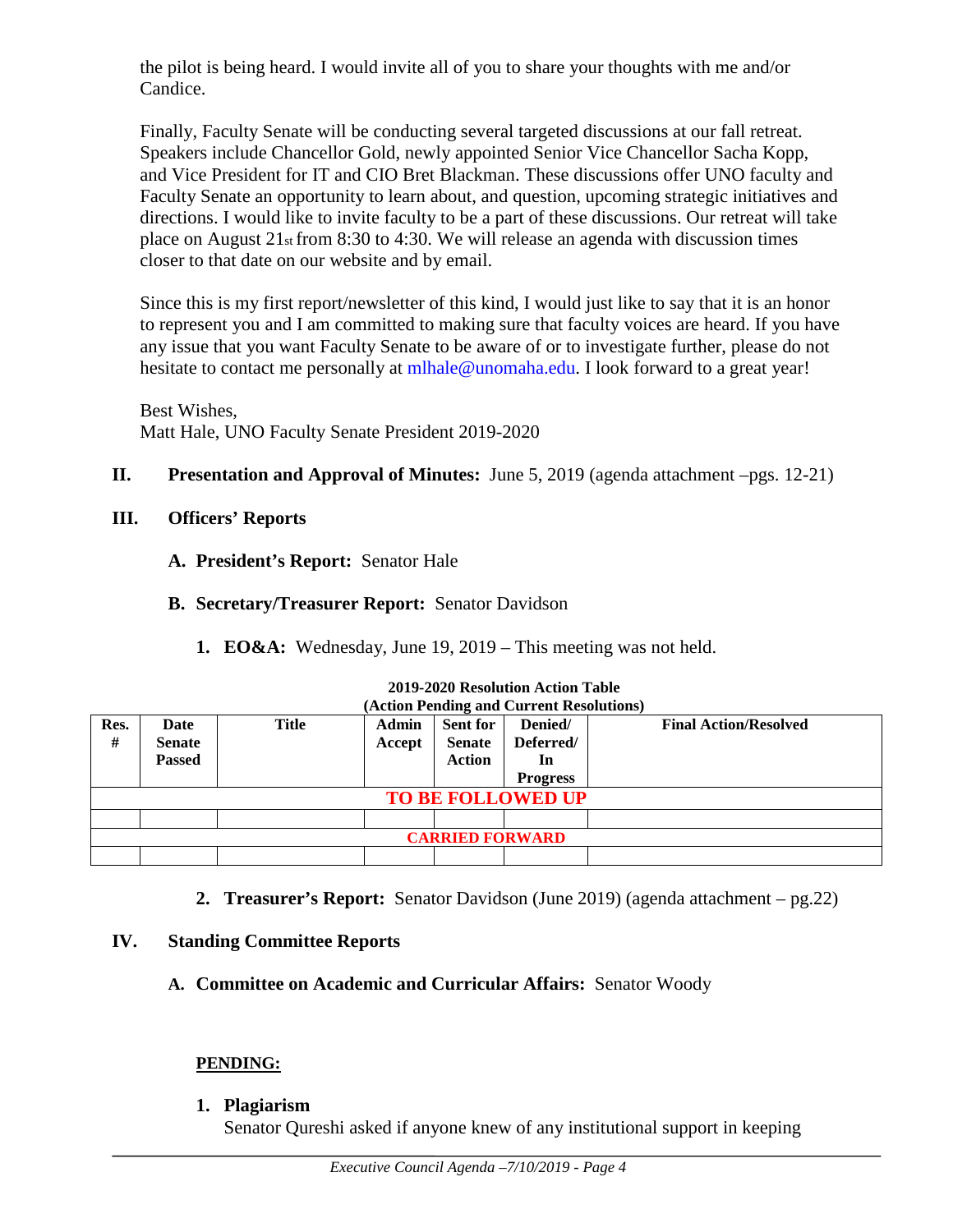track of student plagiarism cases. Phil Covington, AVC for Student Success, was mentioned. Plagiarism was also noted in the recent Academic Integrity Policy. *(9/12/18: This was assigned to the Academic & Curricular Affairs Committee.)* 

We are still awaiting data and or policy information from Dr. Regina Toman related to grade changes. We have reached out to Dr. Phil Covington on the administrative implementation of the policy.

# **2. Student Evaluation Responses**

Since student evaluation of instruction moved from paper forms done in class to on-line, the response rate has been so low the data may not be a valid indication of what the form purports to determine. In some cases, the response rate itself has been improperly used in faculty evaluation; especially small sections may use no evaluation. The form itself may be part of the problem, relating to those who submit it as customers rather than learners.

Senator Huq would like to see Evaluation response increased. Hank Robinson will speak to the Professional Development Committee and there will be more to report then. Some questions are: What are the evaluations being used for? Is it cost effective? What information do students have about the evaluations? *(On 10/10/18: The task of consideration of the current student evaluation was accepted by the A&CA Committee.)*

We had some discussion of this issue as well as the data we are waiting on with respect to how students view the timeliness of feedback. The committee was provided with the relevant section from the Board of Regents Bylaws (5.1.2):

Students can contribute significantly to the evaluation of instruction. The faculty has the obligation to solicit students' evaluation of their educational efforts and to make changes in accordance with their best judgment. To assist the faculty in the task of providing the best possible education, students should express their reactions and opinions about the character and relevancy of the instruction to the department or college involved. Each college or school should establish a standing procedure through which student evaluations can be expressed.

We discussed the efforts led by Steve Bullock that led to the revamp of the SET form, number of years ago. The committee shared their own experiences from their colleges where it appears that they have some latitude with respect to defining the form of the evaluation process but there was also an acknowledgment that this was a herculean task and that might explain why there has been little activity yet with respect to making changes.

The committee also discussed that it does at times feel as if the response rates are used as one of the dimensions of faculty evaluation. Anecdotes were shared about individual experiences and frustration.

# **3. Proposals that come before us seeking an endorsement:**

12/12/18: The committee had some discussion about our specific role with respect to the proposals that come before us seeking an endorsement from our committee and the Faculty Senate. Clearly these proposals already have the support of the faculty behind the proposals and the campus leaders in their chainof-command. By the time they have reached the committee they have been scrutinized by multiple levels of approval. Some wondered the consequence of voting against or delaying the approval until issues raised by the committee have been addressed. Some members of the committee observed that we need to presume that our colleagues and their leadership have made the best set of choices with respect to the proposals and thus our advisory role is to provide constructive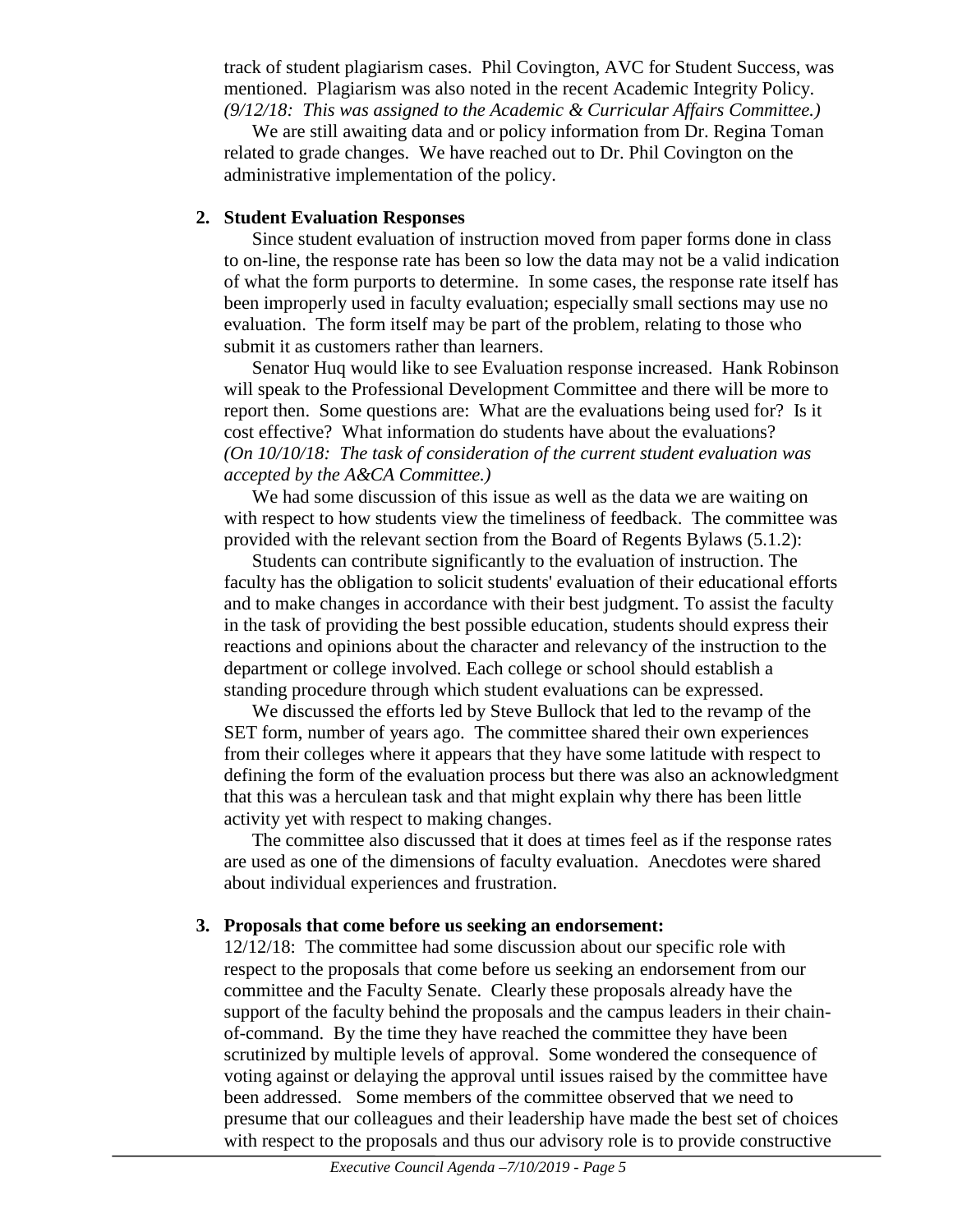feedback and/or highlight issues we believe may be raised by other stakeholders and suggest these be considered before the proposal moves through the approval process.. At least one member of the committee wondered if that were the case is there any substantive value to this process. This is important because our purpose determines our effort. If we are to scrutinize these with a neutral position and make an independent/ separate determination of their worth we would invest significantly more time than if our role is advisory only.

- **4. A policy to clearly establish the rights of students to seek accommodation around class activities (assignments, attendance and examinations) that are scheduled and conflict with important religious observations:** We had some discussion of the need for a policy to clearly establish the rights of students to seek accommodation around class activities (assignments, attendance and examinations) that are scheduled and conflict with important religious observations. There is still some uncertainty with regards to the need for this, but the committee agreed that Burch Kealey will continue to review policies used by other universities and take up the discussion again at our January meeting. *(2/27/19)* There was not been any action on this item.
- **B. Committee on Educational Resources & Services:** Senator Schoenbeck

# **PENDING:**

**C. Committee on Faculty Personnel & Welfare:** Senator Huq

# **PENDING:**

**1. Faculty/Staff Safety Processes.** *10/2017 cont.:* Dr. Gina Toman has been named Faculty Human Resources Officer and Assistant to the Senior Vice Chancellor. She begins her new role on October 11**.**

We are interested in the administration developing a website similar to the Student Safety Website.

Note: We felt that the following site makes a good model:

http://academicpersonnel.unc.edu/faculty-policies-procedures-guidelines/ We expect Gina Toman will be help us address the request that there be a

flow-chart that will help faculty understand and negotiate the many resources that are available: Ombudsperson, EAP person, counseling, BRT, etc. What information is confidential, etc. This "flowchart" may manifest itself in the form of the website mentioned above.

*(3/4/18 Info: Academic Affairs is doing a big website development.)*

# **2. Accessibility to Classroom IT Equipment**

*(3/7/18):* EC&C sent this item was to the ER&S Committee**.** 

*(8/15/18: ER&S moved to have this item sent to FP&W as this seems to be ergonomics.)* 

*(11/7/18: EC&C more fully defined this item to how to direct our future efforts in trying to understand the design process for all Colleges and how faculty can be involved in this process. Are ADA directives followed, etc.?)* 

*(4/3/19: EC&C agreed this was not a personal issue, but a Resource Issue, such as computer control/access areas in some classrooms are too low for all to access.)*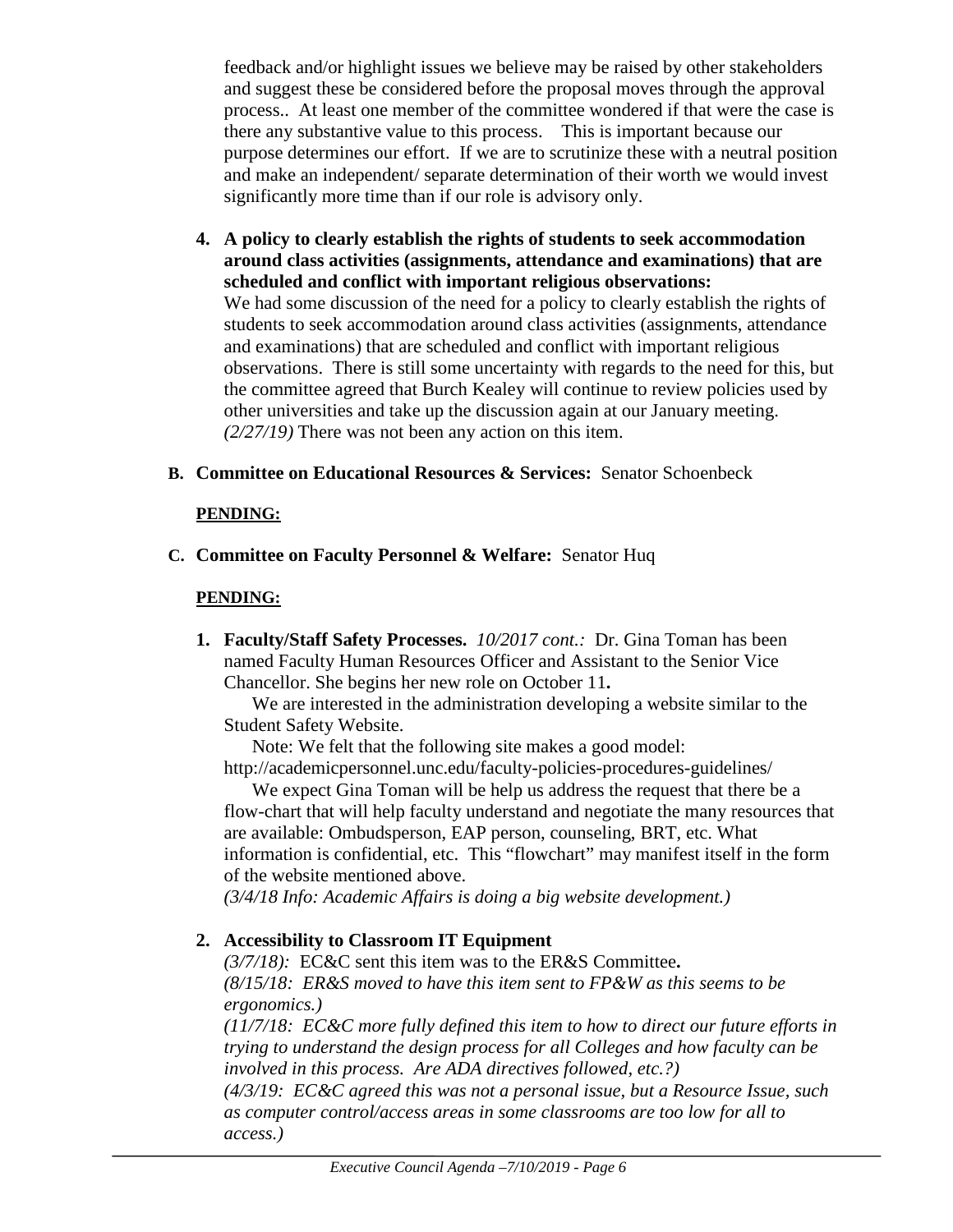### **D. Committee on Goals and Directions:** Senator Ostler

#### **PENDING:**

#### **1. Solar Panels at UNO**

Bringing solar energy infrastructure (particularly solar panels and EV charging stations) to the UNO campus and potential funding sources and partnerships. *(10/3/18: EC&C was told Senator Richard Stacy would take the point on this.) (5/1/19 Dr. Chen and his students will be submitting their report at the end of May 2019. Senator Bereitschaft and Senator Stacy will be working on the grant proposal this summer.)*

### **E. Professional Development:** Senator Cast-Brede

#### **PENDING:**

**1. Creation of an Easily Found List of What Retiring Faculty Need to Know for Retirement**

*(4/11/18: Sent to PD Committee.) (11/14/18: Planned action steps: HR will look at the creation of a list for those planning retirement.) (5/1/19: This was put on the next EC&A agenda)*

### **F. Committee on Committees:** Senator Qureshi

## **1. RESOLUTION: UCRCA (University Committee on Research & Creative Activity)**

BE IT RESOLVED that the following name go forward as a three-year appointment, from 08/1/19 through 07/31/22, to replace a member who is completing his term as an At-large member on the UCRCA (University Committee on Research & Creative Activity):

\_\_Shannon Cummins\_\_\_, (to replace Dustin Slivka).

**~~~~~~~~~~~~~~~~~~~~~~~~~~~~~~~~~~~~~~~~~~~~~~~**

## **2. Complete RESOLUTION: Professional Conduct Committee** *(for 9/11/19 mtg.)*

AND, BE IT ALSO RESOLVED, one representative will be elected by ballot vote from the following two nominees to serve a three-year term as Alternate on the Professional Conduct Committee from September 16, 2019, through September 15, 2022, to replace Juan Casas, who has been chosen as Associate Dean for Graduate Studies:

 $\frac{\text{Jay Irwin}}{\text{Jay Iwain}}$ Nancy Kelly ...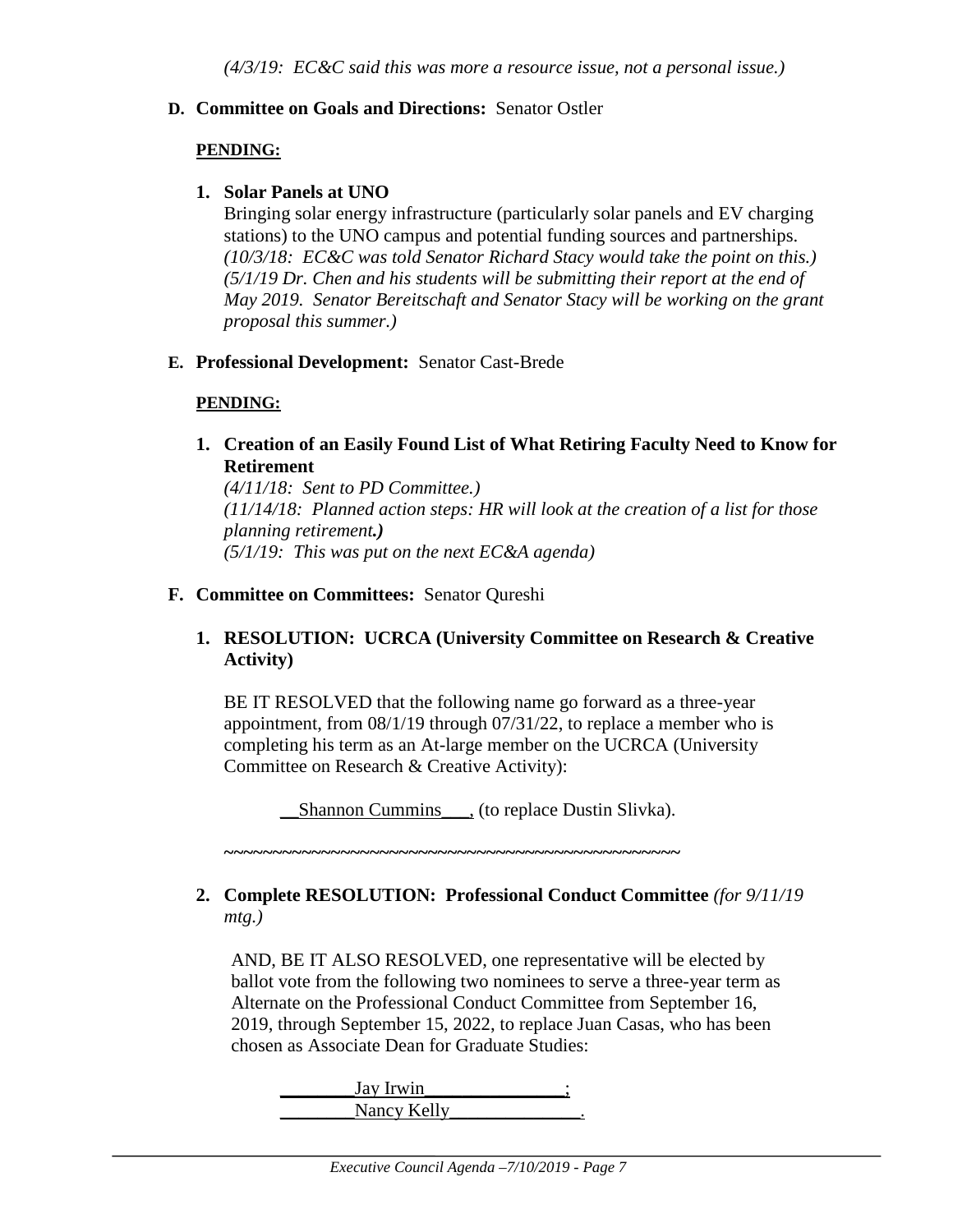**3. Complete RESOLUTION: Academic Freedom & Tenure Committee** *(for 9/11/19 mtg.)*

And a one tenured faculty member from the following two tenured faculty members will be elected as a one-year replacement for Laura Grams who will be on Sabbatical for the Academic year 2019-2020:

Lisa Scherer TBA

**~~~~~~~~~~~~~~~~~~~~~~~~~~~~~~~~~~~~~~~~~~~~~~~**

**~~~~~~~~~~~~~~~~~~~~~~~~~~~~~~~~~~~~~~~~~~~~~~~**

# **PENDING:**

- **1. Involvement in Policies (such as IT)** The Senate recommended that it have some involvement in policy making, as in IT Policies. They would like to investigate, engage with people who make policies, like IT, and get that information back to the Senate as quickly as possible. The policies should be technology neutral. On 2/13/19 the Senate passed this to the Rules Committee.)
- **2. RESOLUTION:** Election of a Second Standing Committee Chair as Executive Officer/Appointment of the Chair of the Cabinet

As not all standing committee chairs were elected for the year, the following resolution is held until the August Retreat.

**BE IT RESOLVED**, that according to the Article V.A.2 of its Bylaws the Faculty Senate elects Senator as the Second Committee Chair and 2019-2020 Executive Officer.

**3. BE IT RESOLVED** that the following name go forward to serve a one-year term, 08/01/19 through 07/31/20, on the Tuition Remission Task Force:

 $\qquad \qquad$  (to replace Sarah Osborn  $(A&S)$ ).

**4. BE IT RESOLVED** that the following names go forward to serve a two-year term, 08/01/19 through 07/31/20, on the Academic Planning Council

\_\_\_Amy Anderson, Professor, School of Criminology & Criminal Justice\_\_\_

TBD

**V. Other Faculty Senate Committees** 

**A. Faculty Senate Budget Advisory Committee Report**: Prof. Hall, Maher, O'Hara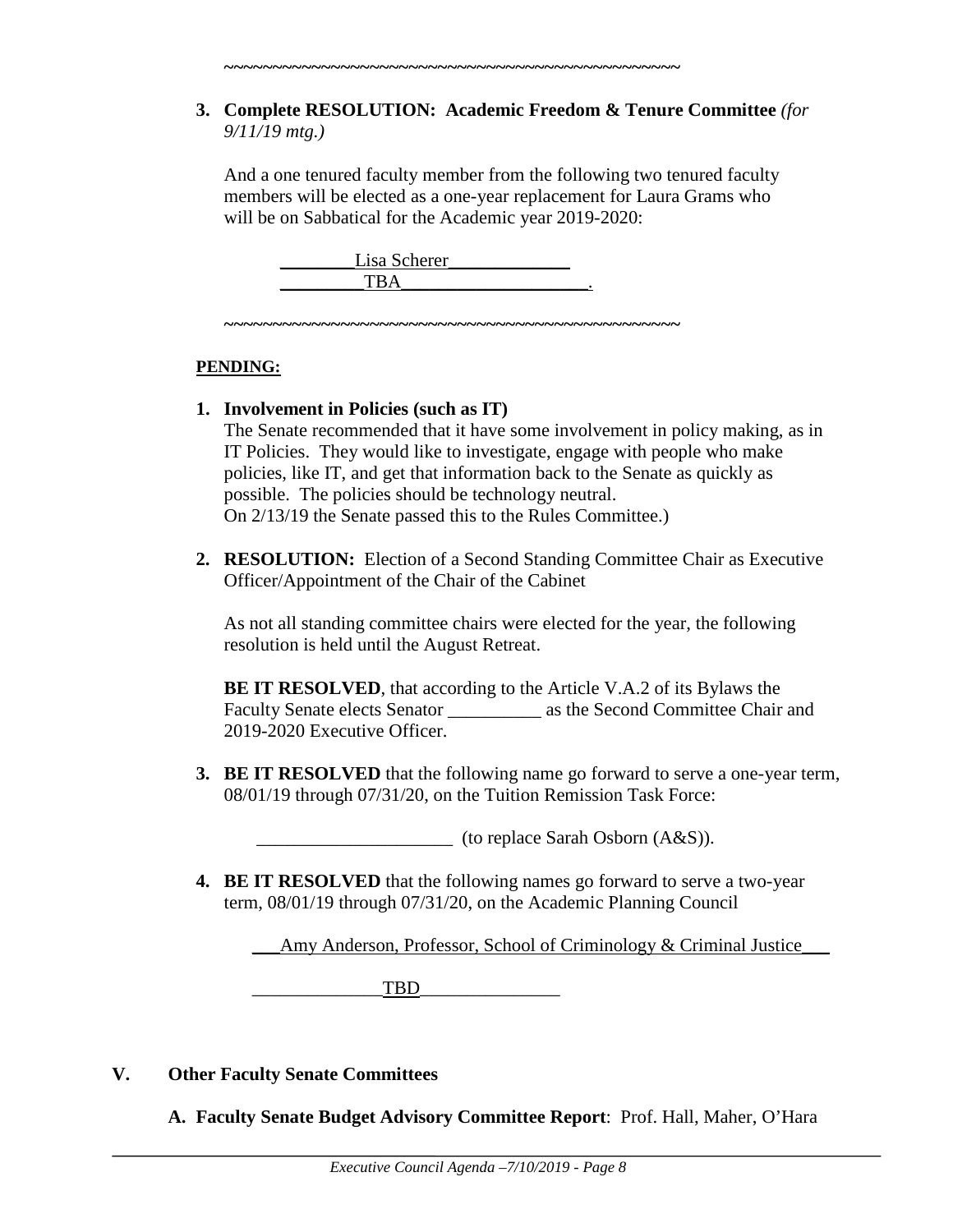## **VI. Ad hoc Committees**

**A. Ad hoc UNO-UNMC Faculty-to-Faculty Communication and Collaboration Committee:** Senator Kelly

## **VII. Non-Senate Committee Reports**

**VIII. Unfinished Business**

# **PENDING**

a. Election of the second chair of the standing committee chair postponed to re-treat meeting.

### **IX. For the Good of the Order**

### **X. New Business**

### **A. NU Presidential Search**

• Letter to the Board of Regents (agenda attachment – pgs. 23-24)

## **B. Support Services Update to Faculty Senate and SAC**

- Email from Doug Ewald (agenda attachment pgs. 25-26)
- **C. Campus Policy/Compliance Committee (Discussions with Brenda Kolobara about better participation)**

## **D. IRB Committee approver role open, seeking UNO participation for better voice on what is otherwise dominated by MDs from UNMC**

- Identify Faculty Senate Member to serve on the IRB Committee.
- **XI. Adjourn**